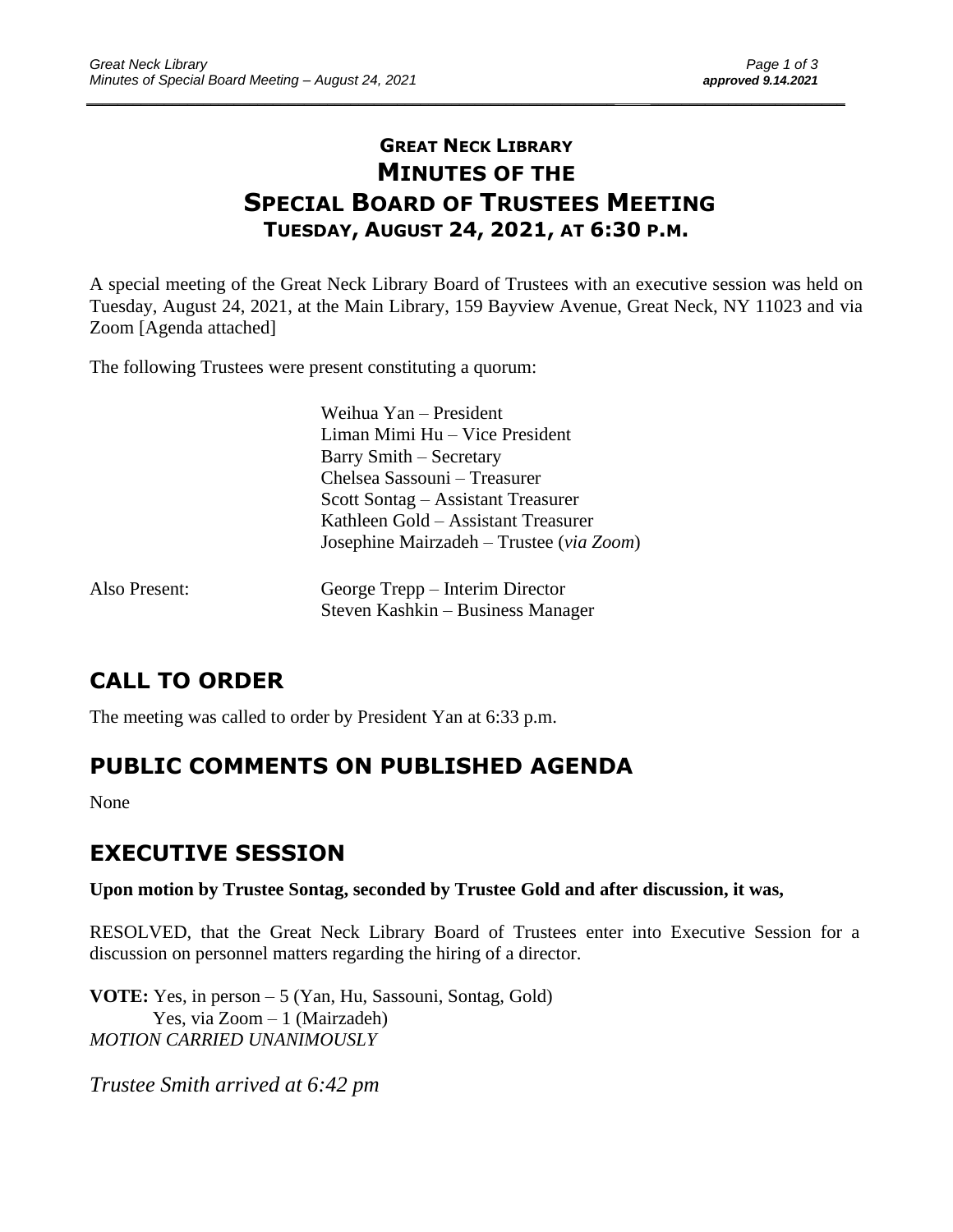#### **Upon motion by Trustee Sontag, seconded by Trustee Hu and after discussion, it was,**

RESOLVED, that the Great Neck Library Board of Trustees exit Executive Session.

**VOTE:** Yes, in person – 6 (Yan, Hu, Smith, Sassouni, Sontag, Gold) Yes, via Zoom – 1 (Mairzadeh) *MOTION CARRIED UNANIMOUSLY*

No action was taken in executive session.

The board reconvened at 7:09 p.m.

### **AUTHORIZE DIRECTOR TO SEEK PROPOSALS FOR A/C SYSTEM AT PARKVILLE BRANCH LIBRARY**

**Upon motion by Trustee Sassouni, seconded by Trustee Hu, it was,**

**RESOLVED,** that the Great Neck Library Board of Trustees authorize the Library Director to seek proposals from independent contractors to assess the current system and/or specify a new air conditioning system, including an extension of the duct work to the new children's area, for the Parkville Branch.

**VOTE:** Yes, in person – 6 (Yan, Hu, Smith, Sassouni, Sontag, Gold) *MOTION CARRIED UNANIMOUSLY*

*Interim Director George Trepp said that he would like to solicit proposals from three engineering firms to assess the HVAC system at Parkville. The system is 23 years old and has leaked in the past and is now leaking more frequently. Mr. Trepp stated that it would be wise to start the process now and replace the system prior to the start of the branch renovations, if necessary.*

*Board Comment: Trustee Smith shared that 18 contractors bid on the Parkville Branch Renovation project and that those bids are being vetted by Elisabeth Martin of MDA. He said that this will be completed by September and that the goal is to get the HVAC assessment done before the work starts.* 

### **APPOINTMENT OF LIBRARY DIRECTOR**

**Upon motion by Trustee Hu, seconded by Trustee Sassouni and after discussion, it was,**

**RESOLVED,** that the Great Neck Library Board of Trustees appoint Denise Corcoran as the Director of the Great Neck Library effective September 13, 2021, at an annual salary of \$175,000 with annual increases of \$5,000. The contract, which is for a five-year term, is to be executed prior to September 13, 2021.

**VOTE:** Yes, in person – 6 (Yan, Hu, Smith, Sassouni, Sontag, Gold) Yes, via Zoom – 1 (Mairzadeh) *MOTION CARRIED UNANIMOUSLY*